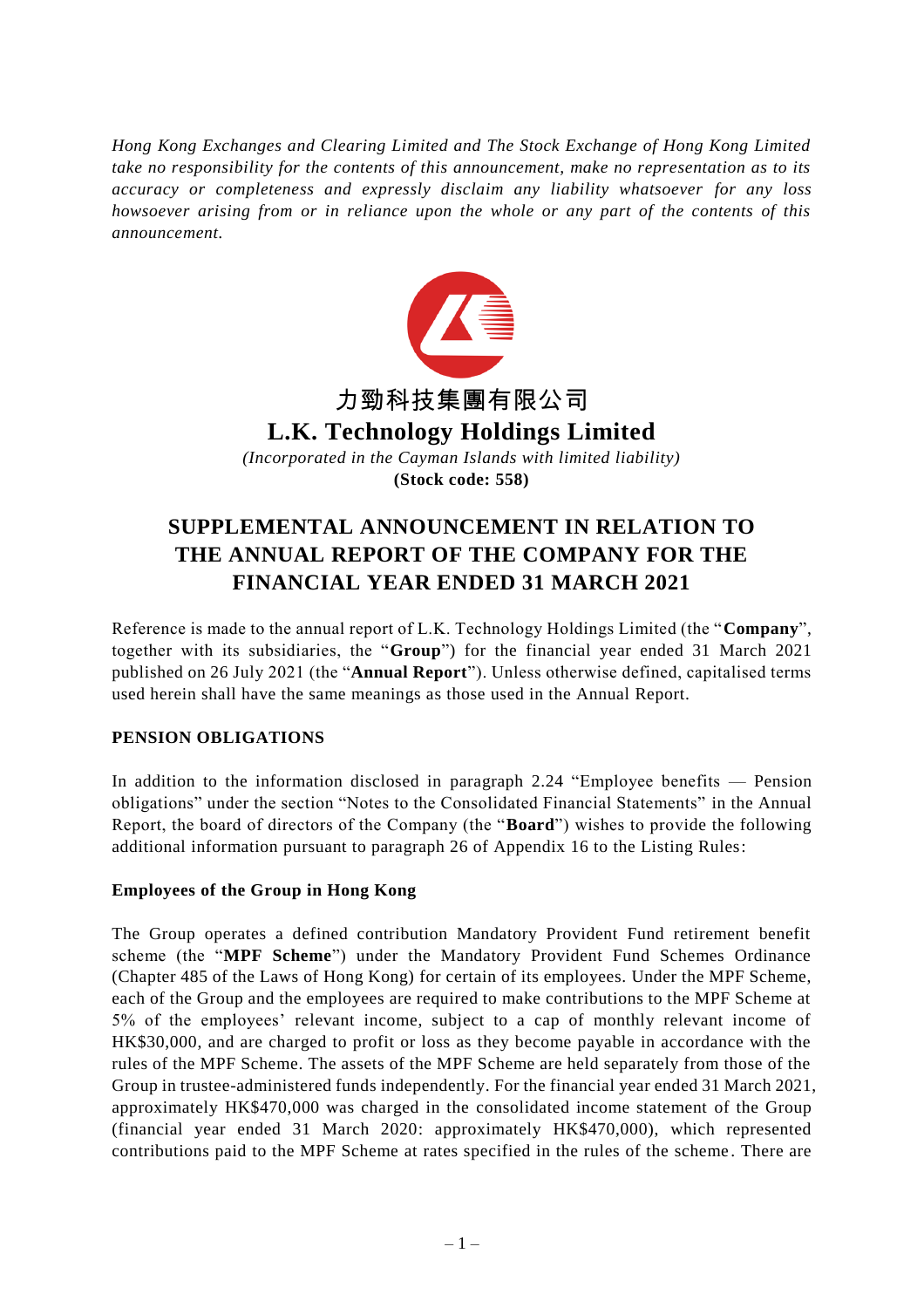no forfeited contributions for the MPF Scheme as the Group's employer contributions vest fully with the employees when contributed into the MPF Scheme.

The Group also operates a defined contribution staff retirement scheme registered under the Occupational Retirement Schemes Ordinance (Chapter 426 of the Laws of Hong Kong) (the "**ORSO Scheme**") for certain of its employees, the assets of which are held separately from those of the Group in trustee-administered funds independently. The Group contributes 5% on the eligible employees' basic salaries to the ORSO Scheme, and such contributions are charged to profit or loss as they become payable in accordance with the rules of the ORSO Scheme. When an employee leaves the ORSO Scheme prior to his/her interest in the Group's employer contributions vesting fully, the ongoing contributions payable by the Group may be reduced by the relevant amount of forfeited contributions. For the financial year ended 31 March 2021, approximately HK\$5,000 was charged in the consolidated income statement of the Group (financial year ended 31 March 2020: approximately HK\$5,000), which represented contributions paid to the ORSO Scheme at rates specified in the rules of the scheme. The Group had no forfeited contributions under the ORSO Scheme which may be used to reduce the existing level of contributions during the financial year ended 31 March 2021 and as at 31 March 2021 (financial year ended 31 March 2020 / 31 March 2020: nil).

#### **Employees of the Group in the PRC**

The employees of the Group's subsidiaries which operate in the PRC are required to participate in a central pension scheme (the "**PRC Pension Scheme**") operated by the local municipal government. These subsidiaries are required to contribute a certain percentage of their payroll costs to the PRC Pension Scheme. The contributions are charged to profit or loss as they become payable in accordance with the rules of the PRC Pension Scheme. For the financial year ended 31 March 2021, approximately HK\$13.9 million was charged in the consolidated income statement of the Group (financial year ended 31 March 2020: approximately HK\$24.7 million), which represented contributions paid to the PRC Pension Scheme at rates specified in the rules of the scheme. Under the PRC Pension Scheme, no forfeited contributions will be used by the employers to reduce the existing level of contributions.

## **Employees of the Group in Italy**

The employees of the Group's subsidiaries which operate in Italy are required to participate in a pension scheme (the "**Italy Pension Scheme**") operated by the state. These subsidiaries are required to contribute a certain percentage of their gross salary to the Italy Pension Scheme. The contributions are charged to profit or loss as they become payable in accordance with the rules of the Italy Pension Scheme. For the financial year ended 31 March 2021, approximately 2.0 million Euros was charged in the consolidated income statement of the Group (financial year ended 31 March 2020: approximately 2.1 million Euros), which represented contributions paid to the Italy Pension Scheme at rates specified in the rules of the scheme. Under the Italy Pension Scheme, no forfeited contributions will be used by the employers to reduce the existing level of contributions.